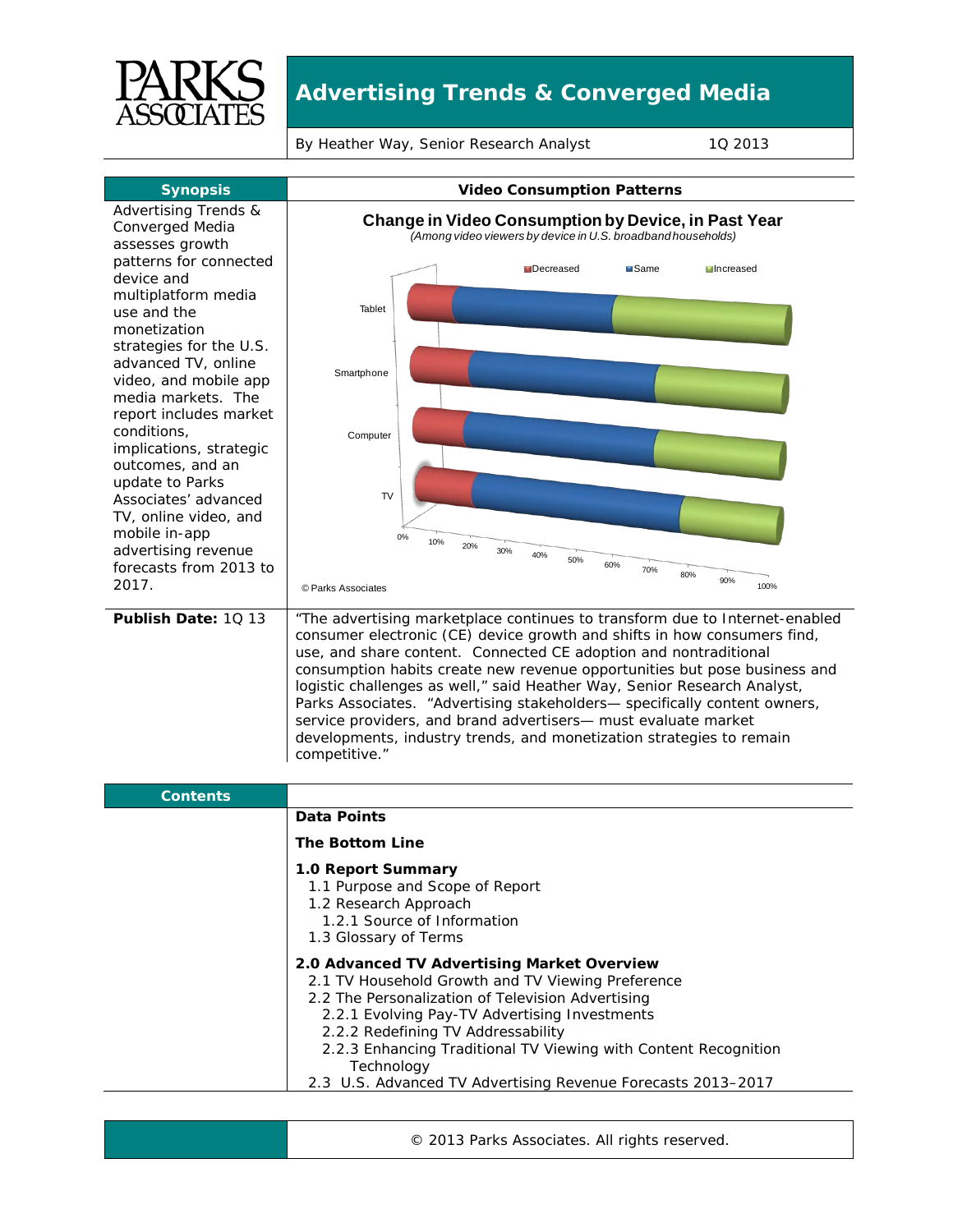

## **Advertising Trends & Converged Media**

| By Heather Way, Senior Research Analyst                                                                                                                                                                                                                                                                                                                                                                                                                                                   | 10 2013 |
|-------------------------------------------------------------------------------------------------------------------------------------------------------------------------------------------------------------------------------------------------------------------------------------------------------------------------------------------------------------------------------------------------------------------------------------------------------------------------------------------|---------|
|                                                                                                                                                                                                                                                                                                                                                                                                                                                                                           |         |
| 2.3.1 Forecast Methodology and Assumptions<br>2.3.2 Advanced TV Advertising Revenue Projections in the U.S. from<br>2013-2017                                                                                                                                                                                                                                                                                                                                                             |         |
| 3.0 The State of Online Video Advertising<br>3.1 Online Video Users and Viewing Patterns<br>3.2 Trends in Online Video Advertising<br>3.2.1 TV Everywhere Distribution and Revenue Strategies<br>3.2.2 Consumer-centric Online Video Ad Formats<br>3.2.3 Real-time Bidding (RTB) Strategies for Online Video<br>3.3 U.S. Online Video Advertising Forecasts 2013-2017<br>3.3.1 Forecast Methodology and Assumptions<br>3.3.2 Online Video Advertising Revenues in the U.S. from 2013-2017 |         |
| 4.0 Mobile App Advertising Market Update<br>4.1 Smartphone & Tablet User Growth and App Consumption Patterns<br>4.2 Monetizing Smartphone and Tablet Content and Services<br>4.2.1 Sizing-up App Marketing and Discovery Services<br>4.2.2 Uncovering Viable Second Screen Revenue Opportunities<br>4.3 U.S. In-app Advertising Revenues 2013-2017<br>4.3.1 Forecast Methodology and Assumptions<br>4.3.2 In-app Ad Revenue Projections in the U.S. from 2013-2017                        |         |
| 5.0 Market Implications & Recommendations<br>5.1 Market Outlook<br>5.1.1 The Impact of Media Convergence on Advertising<br>5.2 Recommendations<br>5.2.1 Successfully Monetizing Cross-platform Content and Services                                                                                                                                                                                                                                                                       |         |
| <b>Resource Book</b>                                                                                                                                                                                                                                                                                                                                                                                                                                                                      |         |
| <b>Company Index</b>                                                                                                                                                                                                                                                                                                                                                                                                                                                                      |         |

| <b>Figures</b> |                                                                                                           |
|----------------|-----------------------------------------------------------------------------------------------------------|
|                | Source of Data                                                                                            |
|                | Glossary of Terms                                                                                         |
|                | U.S. Pay-TV Households 2013-2017                                                                          |
|                | <b>TV Program Sources</b>                                                                                 |
|                | Pay-TV Service Provider Advanced Advertising Strategies                                                   |
|                | Advanced TV Advertising Technology Solutions                                                              |
|                | U.S. Smart TV Households 2013-2017                                                                        |
|                | Advanced TV Advertising Revenue Forecast Methodology                                                      |
|                | U.S. Advanced TV Advertising Revenues 2013-2017                                                           |
|                | U.S. Cable/Satellite/Telco/Network TV Advertising Revenues: Traditional<br>Linear & Advanced TV 2013-2017 |
|                | U.S. Online Video Viewers 2013-2017                                                                       |
|                | Change in Video Consumption by Device                                                                     |
|                | Weekly Time Spent Watching TV/Video by Device                                                             |
|                | Hulu Ad Selector                                                                                          |
|                | Online Video Advertising Revenue Forecast Methodology                                                     |
|                | U.S. Online Video Revenues - 2013-2017                                                                    |
|                | U.S. Smartphone & Tablet Users 2013-2017                                                                  |
|                | Smartphone & Tablet App Usage by Demographics                                                             |
|                | Mobile App Marketing Services                                                                             |
|                | Second Screen Activities While Watching TV                                                                |
|                | <b>FOX NOW</b>                                                                                            |

© 2013 Parks Associates. All rights reserved.